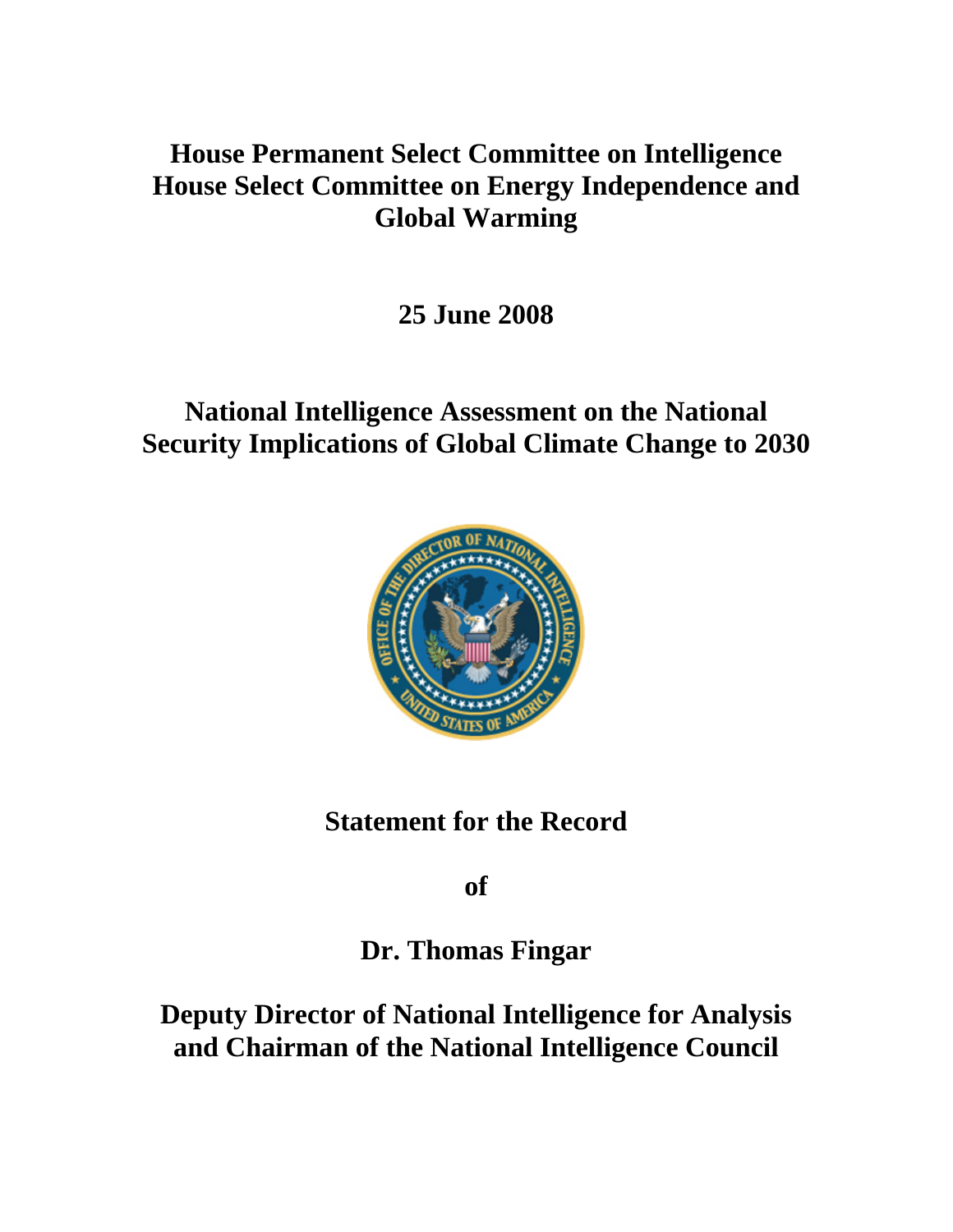### STATEMENT FOR THE RECORD OF DR. THOMAS FINGAR DEPUTY DIRECTOR OF NATIONAL INTELLIGENCE FOR ANALYSIS AND CHAIRMAN OF THE NATIONAL INTELLIGENCE COUNCIL

### BEFORE THE PERMANENT SELECT COMMITTTEE ON INTELLIGENCE AND THE SELECT COMMITTEE ON ENERGY INDEPENDENCE AND GLOBAL WARMING HOUSE OF REPRESENTATIVES

#### 25 JUNE 2008

Chairman Markey, Chairwoman Eshoo, Ranking Member Sensenbrenner, Ranking Member Issa, and Members of the Committees thank you for the opportunity to brief both committees on the "National Security Implications of Global Climate Change to 2030." I am Tom Fingar, the Deputy Director of National Intelligence for Analysis; I am joined today by Rolf Mowatt-Larssen – Director, Office of Intelligence and Counterintelligence at the Department of Energy, Dr. Mathew Burrows – the NIC's Counselor, and Ms. Karen Monaghan – the National Intelligence Officer for Economics. I would like to divide my remarks into four sections this afternoon. I will first provide an overview of the history and the process the Intelligence Community (IC) used to explore this topic, followed by a summary of our key observations; and then I will provide a brief description of some of the collection and analysis challenges, and lastly our future plans.

#### **History and Process**

 We began our effort following a National Intelligence Priorities Framework review in 2006, believing the time was right to develop a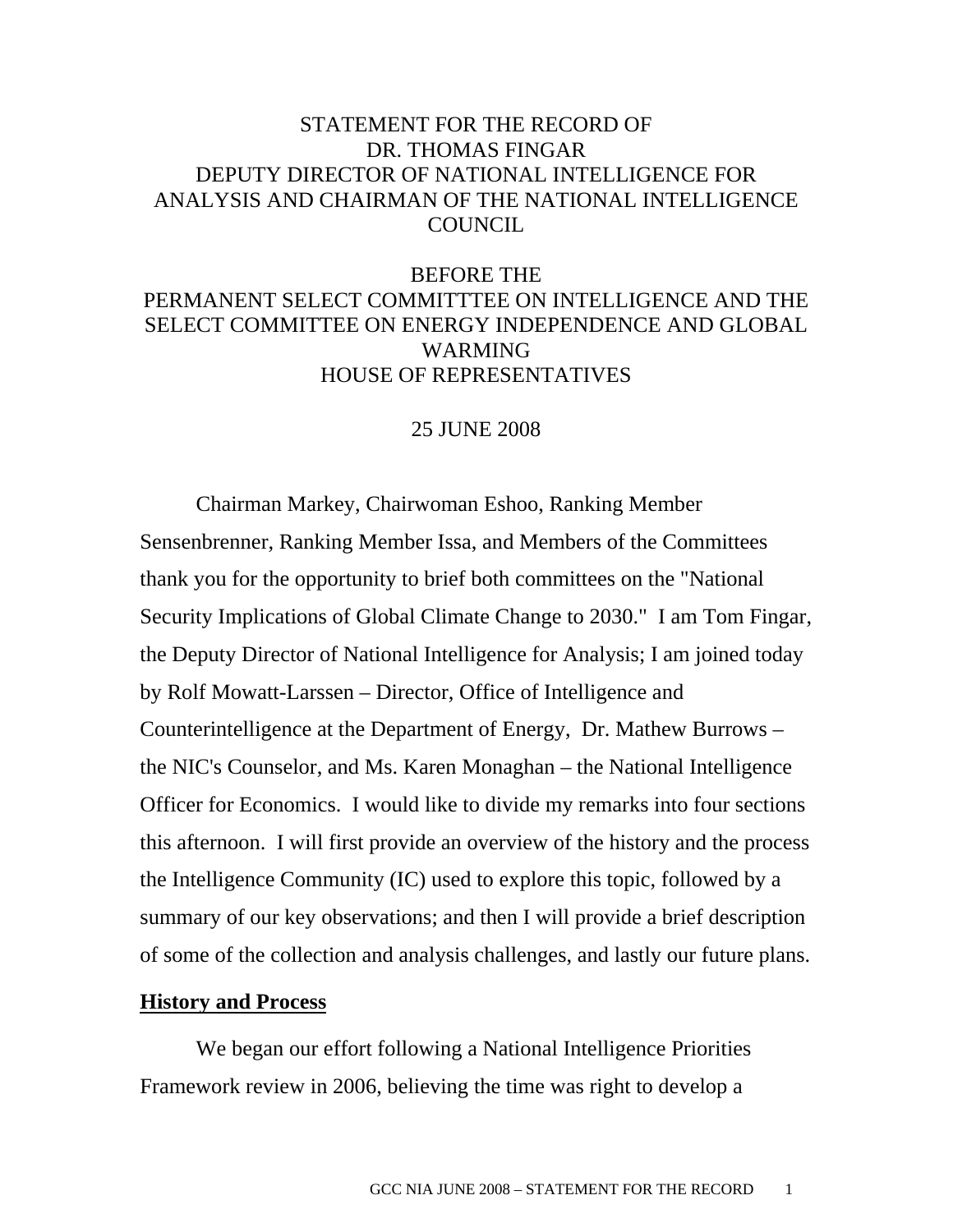community level product on the national security significance of future climate change. It had obviously become an important global issue. Following draft Congressional language in the Spring of 2007, we elevated the level of our effort to a National Intelligence Assessment (NIA), developed terms of reference, and initiated the study.

 This study used a fundamentally different kind of analytical methodology from what is typical for an intelligence product such as a National Intelligence Estimate (NIE). We depended upon open sources and greatly leveraged outside expertise. Since the Intelligence Community does not conduct climate research, we began our effort by looking for other US government entities that were experts in this area. We worked with the US Climate Change Science Program and visited with climate modelers and experts from the Department of Energy national laboratories and the National Oceanic and Atmospheric Agency (NOAA). We also relied upon support from the Joint Global Change Research Institute—a joint research program between the University of Maryland and the Pacific Northwest National Laboratory—Columbia University's Center for International Earth Science Information Network, and the Naval Postgraduate School in Monterey California.

 Our primary source for climate science was the United Nations Intergovernmental Panel on Climate Change (IPCC) Fourth Assessment Report, which we augmented with other peer-reviewed analyses and contracted research. We used the UN Panel report as our baseline because this document was reviewed and coordinated on by the US government and internationally respected by the scientific community. For this analysis, we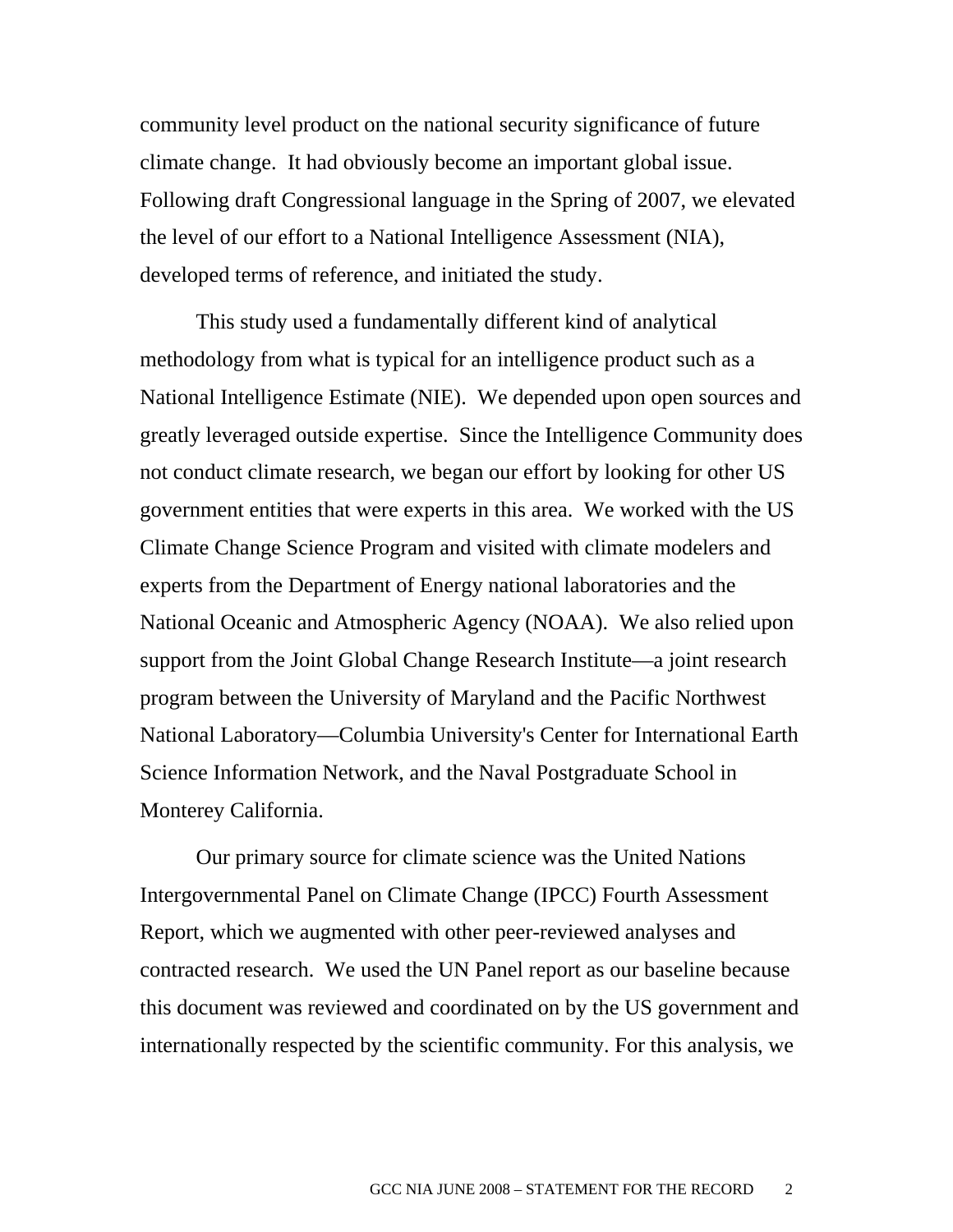relied predominately upon a mid-range projection from among a range of authoritative scenario trajectories provided by the IPCC.

 Our overall strategy consisted of developing a good understanding of climate science, and supplementing this with state specific information on water scarcity, overall vulnerability to climate change, and populations at risk of sea level rise. In consultation with the Naval Postgraduate School, we analyzed this material to assess the capability of specific nation-states to cope with the effects of climate change. We did not evaluate the science of climate change per se; nor did we independently analyze what the underlying drivers of climate change are or to what degree climate change will occur.

 Throughout our effort, we remained mindful of what the effects of future climate change would mean for US national security. We used a broad definition for national security. We first considered if the effects would directly impact the US homeland, a US economic partner, or a US ally. We also focused on the potential for humanitarian disaster, such that the response would consume US resources. We then considered if the result would degrade or enhance one of the elements of national power (Geopolitical, Military, Economic, or Social Cohesion), and if the degradation or enhancement, even if temporary, would be significant. In the end, we reported on key effects that we judged would meet this threshold.

 The NIA focuses on the implications of global climate change for US national security interests by 2030. In the study, we assume that the climate will change as forecast by the IPCC. The year 2030 is far enough out to have witnessed climate-induced changes to the physical and biological worlds, yet close enough to allow judgments about the likely impact of such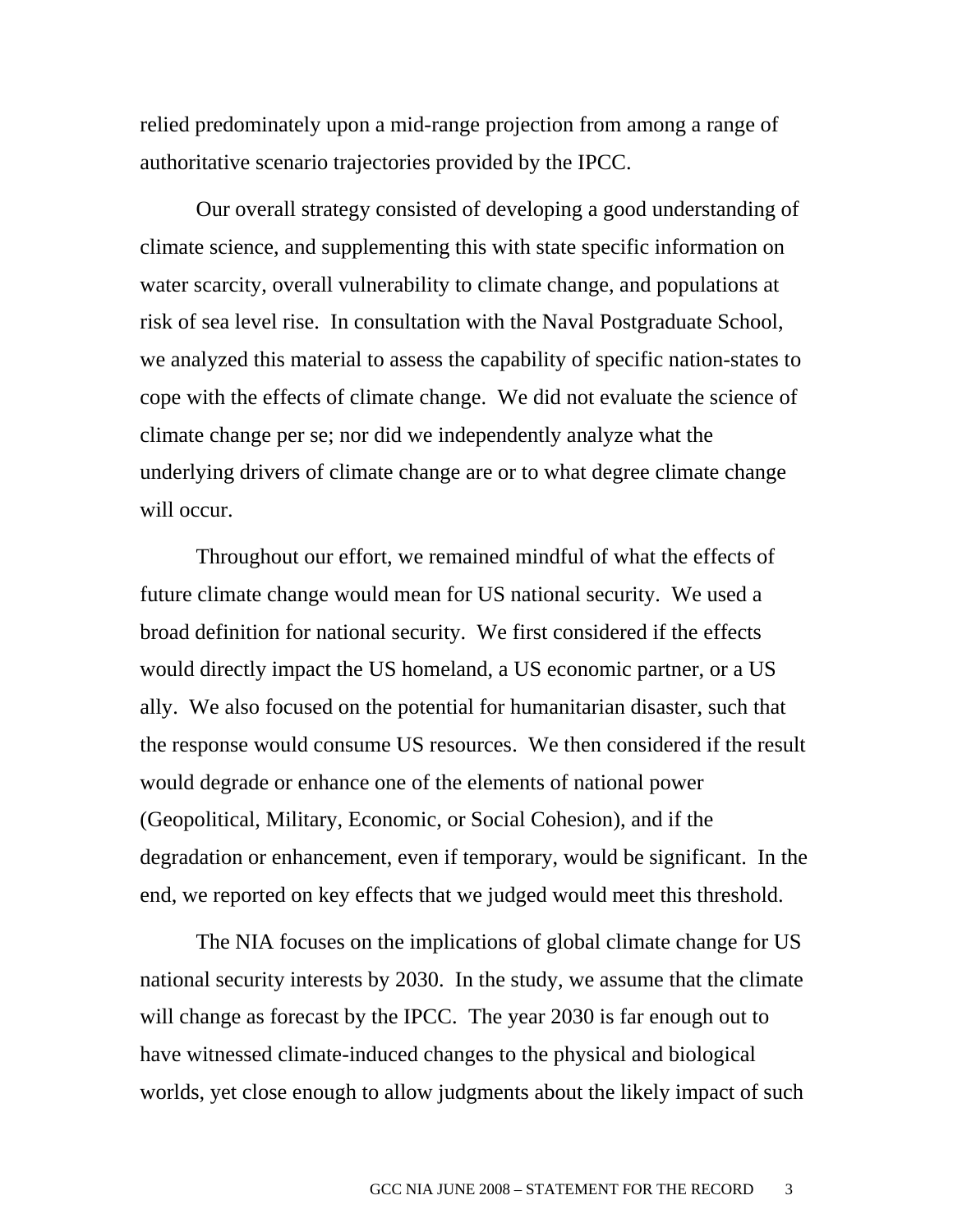changes. We offer a glimpse of climate change impact beyond 2030 because expectations about the relative severity of climate changes projected later in the century will color the perceptions of policymakers between now and 2030.

 On the National Intelligence Council this effort was conducted by the National Intelligence Officers for Science and Technology, and for Economics, and the NIC's Long Range Analysis Unit. Within the Intelligence Community, we were supported by the Defense Intelligence Agency's Armed Forces Medical Intelligence Center, the Office of Naval Intelligence, the Department of State Bureau of Intelligence and Research, the Office of Transnational Issues from the Central Intelligence Agency, and the National Geospatial-Intelligence Agency. We received inputs to the document and critiques from outside experts and allied partners. We used contract studies, previous research, and consultations with many others.

#### **Summary of Key Observations**

 Allow me to provide a summary of our key observations. We judge global climate change will have wide-ranging implications for US national security interests over the next 20 years. Although the United States will be less affected and is better equipped than most nations to deal with climate change, and may even see a benefit owing to increases in agriculture productivity, infrastructure repair and replacement will be costly. We judge that the most significant impact for the United States will be indirect and result from climate-driven effects on many other countries and their potential to seriously affect US national security interests. We assess that climate change alone is unlikely to trigger state failure in any state out to 2030, but the impacts will worsen existing problems—such as poverty,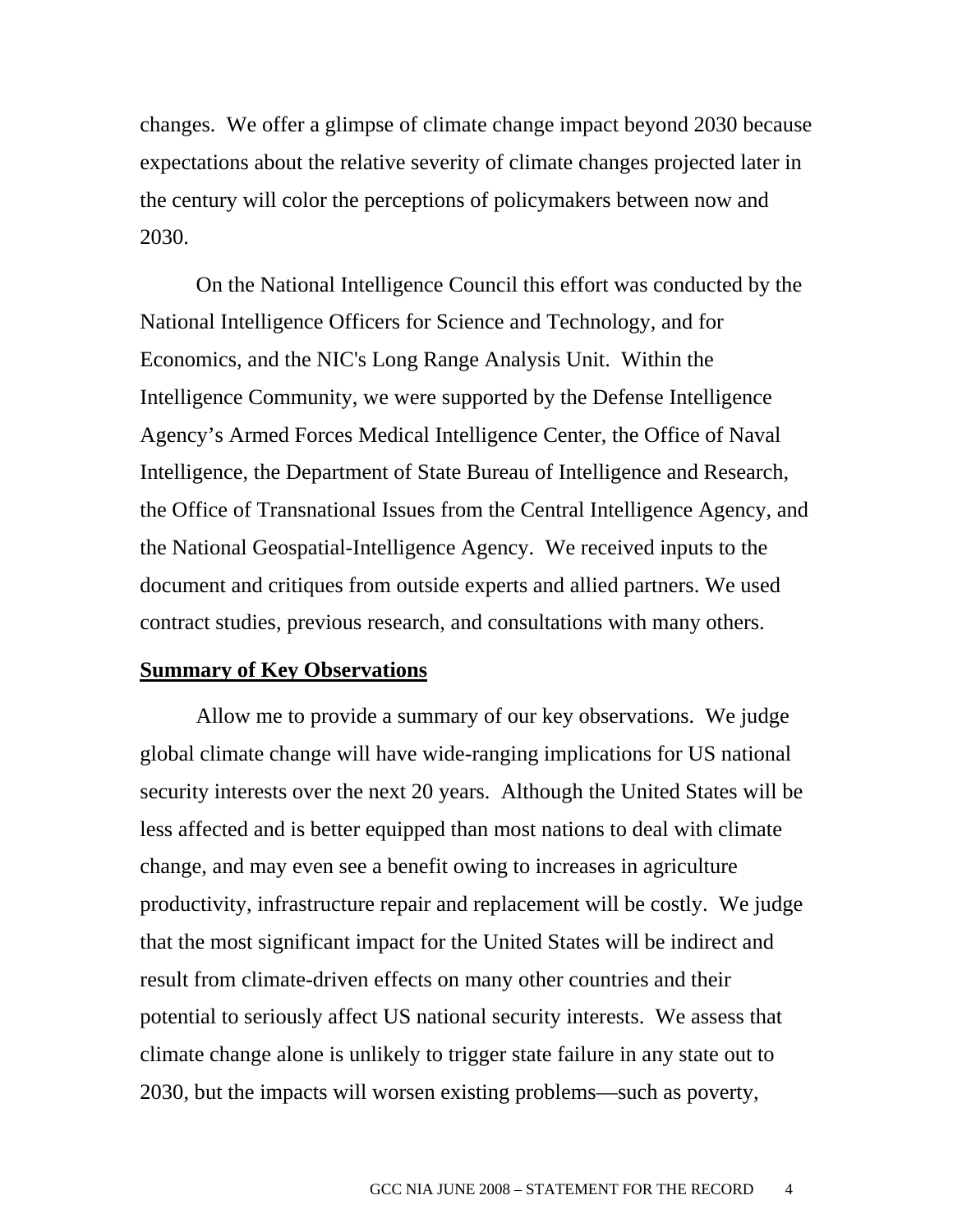social tensions, environmental degradation, ineffectual leadership, and weak political institutions. Climate change could threaten domestic stability in some states, potentially contributing to intra- or, less likely, interstate conflict, particularly over access to increasingly scarce water resources. We judge that economic migrants will perceive additional reasons to migrate because of harsh climates, both within nations and from disadvantaged to richer countries.

#### **Climate Change…**

 Looking more specifically at the future global climate, current scientific observations indicate the Earth's climate is changing. Changes cited by the IPCC include rising global temperatures, increasing heavy precipitation events, and rising sea levels. The global mean annual average temperature has risen 0.13 degrees Celsius (C) per decade during the period 1955-2005—double the rate observed in 1906-2005. However, temperature changes vary across the planet, and impacts vary as a function of local circumstances. Some areas are experiencing less warming or even cooling. Precipitation has generally increased over land north of 30 degrees latitude over the period 1900 to 2005, but the tropics have experienced less precipitation since the 1970s. IPCC says that intense tropical cyclone activity is likely to increase. Global sea level rose 1.7 mm per year during most of the 20th century, but has risen approximately 3 mm per year since 1993.

 Many physical and biological systems are changing in ways consistent with the present warming trend. Among the most significant changes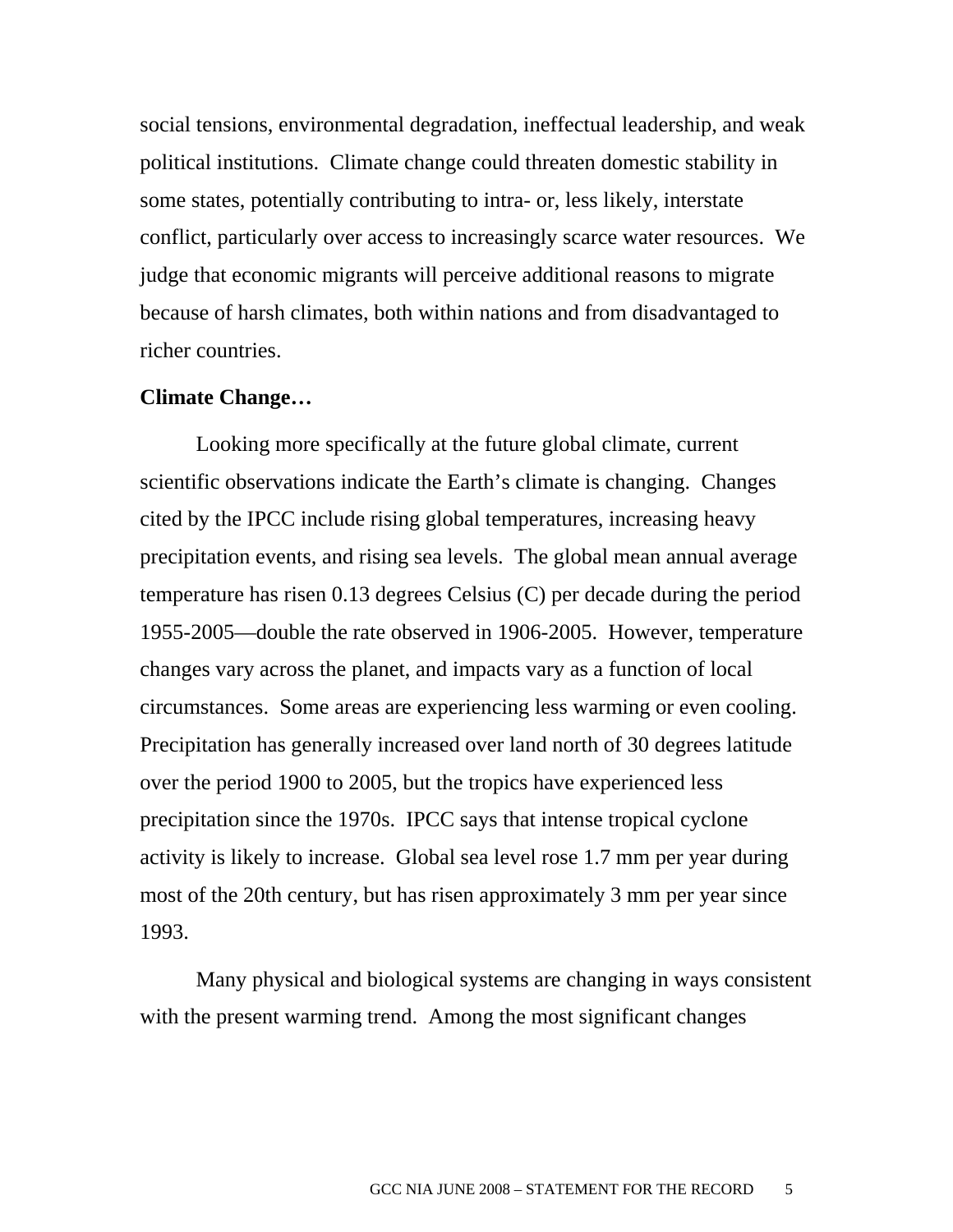highlighted by scientists are the thawing of the northern latitude permafrost<sup>1</sup> which is forcing repair or replacement of buildings and pipeline infrastructure, and the increase of heat waves and droughts (both in frequency and intensity), although attribution of increased droughts to greenhouse gas (GHG) emissions remains controversial.

 In some cases, changes in ecosystems and natural resources are occurring faster and with larger magnitude than scientists anticipated as recently as ten years ago. Temperatures in the Arctic are rising almost twice as fast as the global rate, and temperatures are rising faster over land masses than over open oceans.

 Looking out to 2030, certain broad-brush projections of climate change can be made. Global temperature change is expected to increase approximately one half degree C over the next two decades and sea level rise is expected to be no greater than  $75 \text{mm}$  (.075m).<sup>2</sup> The IPCC and others project that water will become increasingly scarce across several regions, including parts of Asia and parts of Africa and the southwestern United States. Water scarcity can be caused by many factors—absence of precipitation, increased evaporation, demographics, land use, or reductions in river flows.

#### **…And National Security**

 $\overline{a}$ 

 From a national security perspective, climate change has the potential to affect lives (for example, through food and water shortages, increased health problems including the spread of disease, and increased potential for conflict), property (for example through ground subsidence, flooding,

<sup>&</sup>lt;sup>1</sup> Permafrost is soil, rock, sediment or other material with a temperature that has remained below zero degrees centigrade for two or more consecutive years.

 $2\degree$  The change is reference to the average global temperature for the period 1980 to 1999.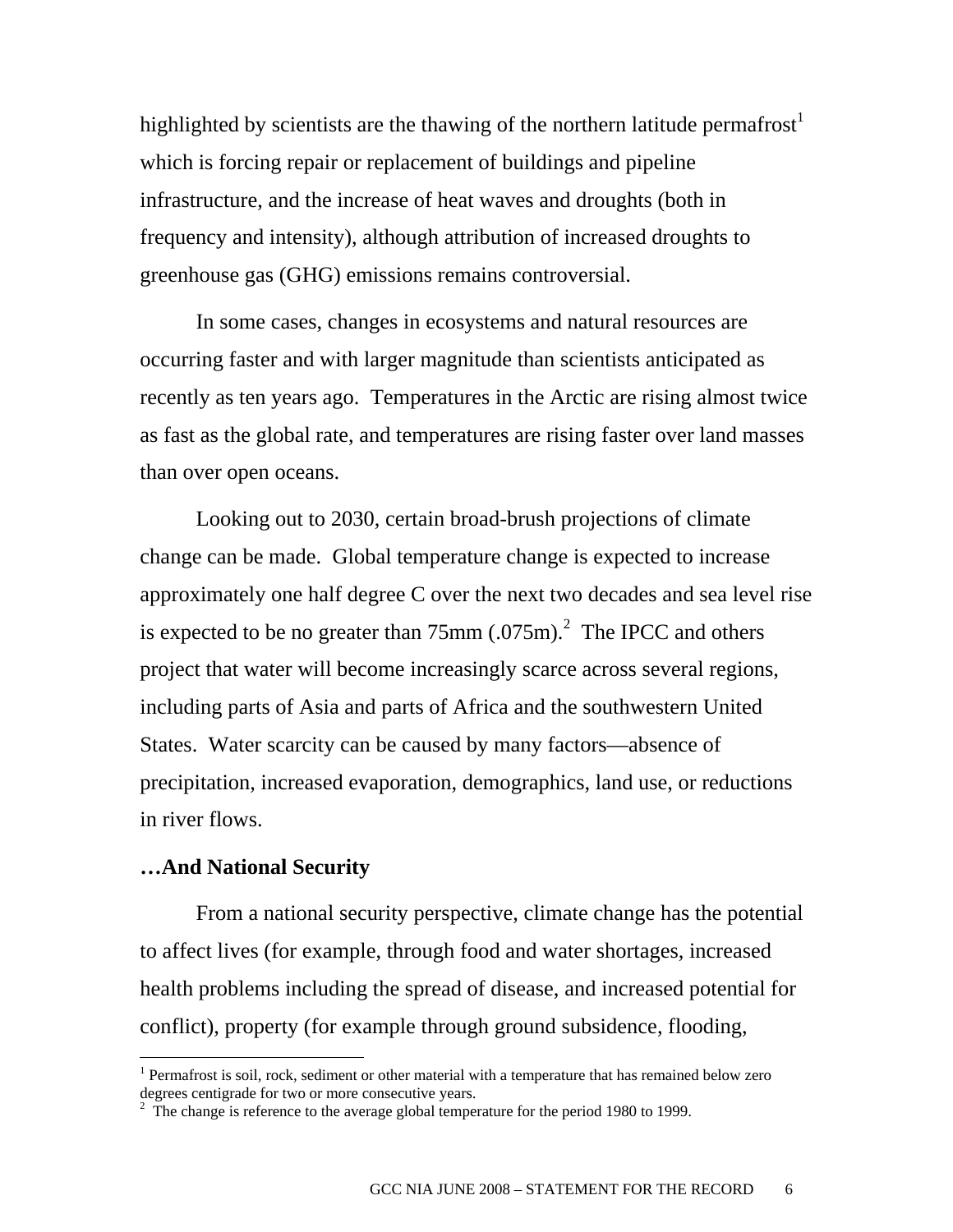coastal erosion, and extreme weather events), and other security interests. The United States depends on a smooth-functioning international system ensuring the flow of trade and market access to critical raw materials such as oil and gas, and security for its allies and partners. Climate change and climate change policies could affect all of these—domestic stability in a number of key states, the opening of new sea lanes and access to raw materials, and the global economy more broadly—with significant geopolitical consequences.

 In addition, anticipated impacts to the Homeland—including possible increases in the severity of storms in the Gulf, increased demand for energy resources, disruptions in US and Arctic infrastructure, and increases in immigration from resource-scarce regions of the world—are expected to be costly. Government, business, and public efforts to develop mitigation and adaptation strategies to deal with climate change—from policies to reduce greenhouse gasses to plans to reduce exposure to climate change or capitalize on potential impacts—may affect US national security interests even more than the physical impacts of climate change itself.

## **Regional Climate Trends to 2030 <sup>3</sup>**

I will now summarize some regional climate change trends.

### **Africa** <sup>4</sup>

 $\overline{a}$ 

Climate-induced tensions are a main contributor to instability in

<sup>&</sup>lt;sup>3</sup> While the NIA is based predominately upon a midrange scenario, some of the analysis cited in this section refers to IPCC reports with multiple scenarios. However, scientists indicate that even if humans stopped releasing CO2 tomorrow, climate changes projected for 2030 would still occur. Scenario trajectories including those emphasizing concerted emissions reductions—do not vary significantly over the next 20-25 years. Not all IPCC or peer-reviewed research is targeted to the 2030 time frame of this assessment. Therefore when the targeted research reflects a different period of time we specifically mention the targeted time period.

<sup>4</sup> Regions are listed in alphabetical order.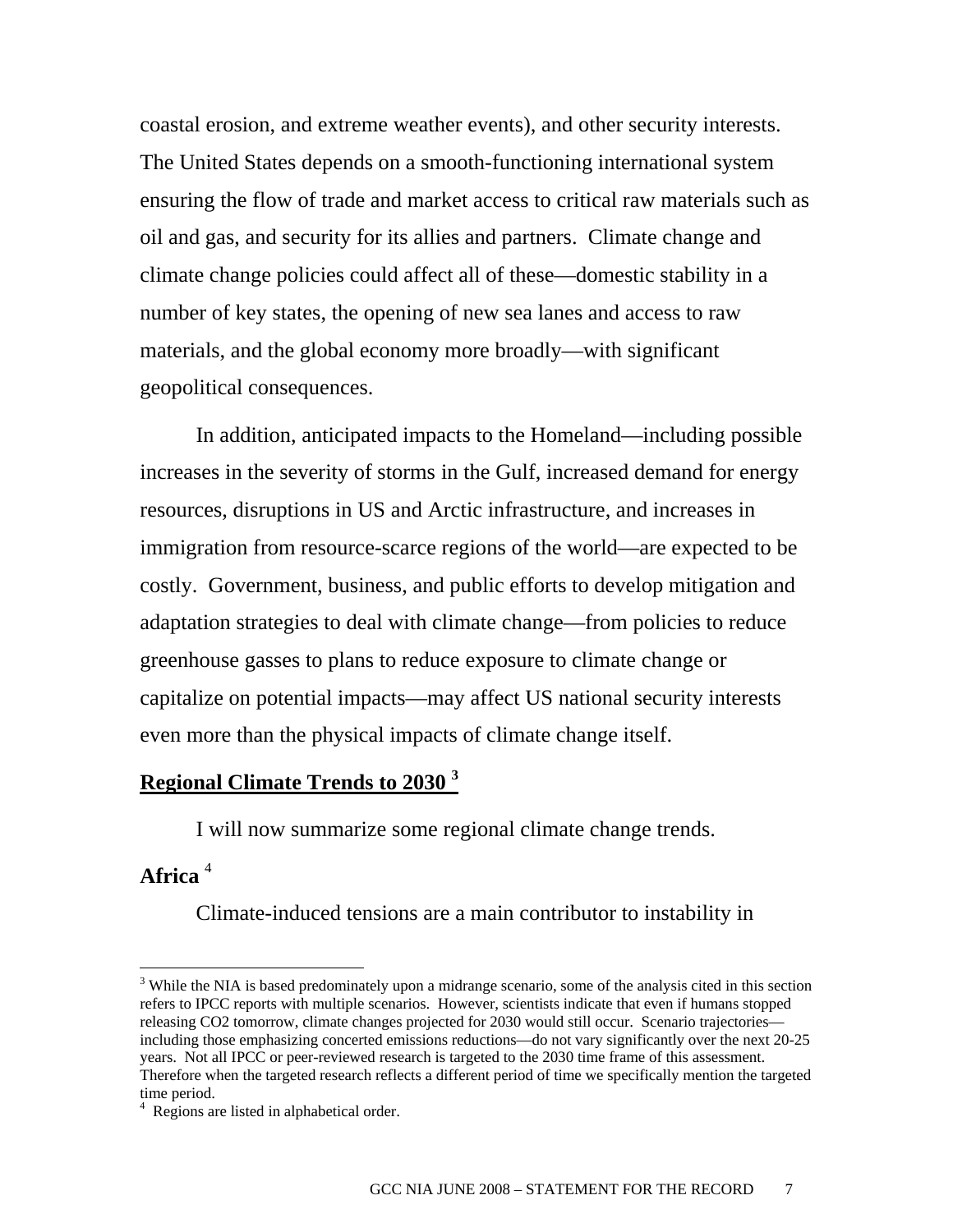several areas of Africa. We judge that sub-Saharan Africa will continue to be the most vulnerable region to climate change because of multiple environmental, economic, political, and social stresses. Observed temperatures have become warmer since the 1960s. This has been true across the varied climates of Africa. In addition, from 1961-2000 the number of warm spells increased over southern and western Africa. Rainfall varies a good deal over most of Africa, but increased seasonal variability has been observed since 1970, with higher rainfall anomalies and more intense and widespread droughts.

 Scientific studies indicate that climate change is likely to cause agricultural losses, possibly severe in the Sahel, West Africa, and southern Africa. Agricultural yields from some rainfall dependant crops could be reduced by up to 50 percent by 2020.

 Many African countries already challenged by persistent poverty, frequent natural disasters, weak governance, and high dependence on agriculture probably will face a significantly higher exposure to water stress owing to climate change.

#### **Asia**

 $\overline{a}$ 

In Asia, despite future climate change that is expected to produce increased precipitation, current research indicates that South, Southeast, and East Asia will face risks of reduced agricultural productivity as large parts of the region face increased risk of floods and droughts. By 2025, cereal crop yields will decrease 2.5-10 percent, according to some calculations.<sup>5</sup>

<sup>&</sup>lt;sup>5</sup> This assumes no CO2 fertilization. Most plants growing in normal atmospheric CO2 exhibit higher rates of photosynthesis and elevated CO2 alone tends to increase growth and yield of most agriculture plants. Most of the studies have been conducted either under controlled environmental conditions (chambers), or under optimal field conditions. Potential CO2 effects on plant biomass depend on the nutrient and water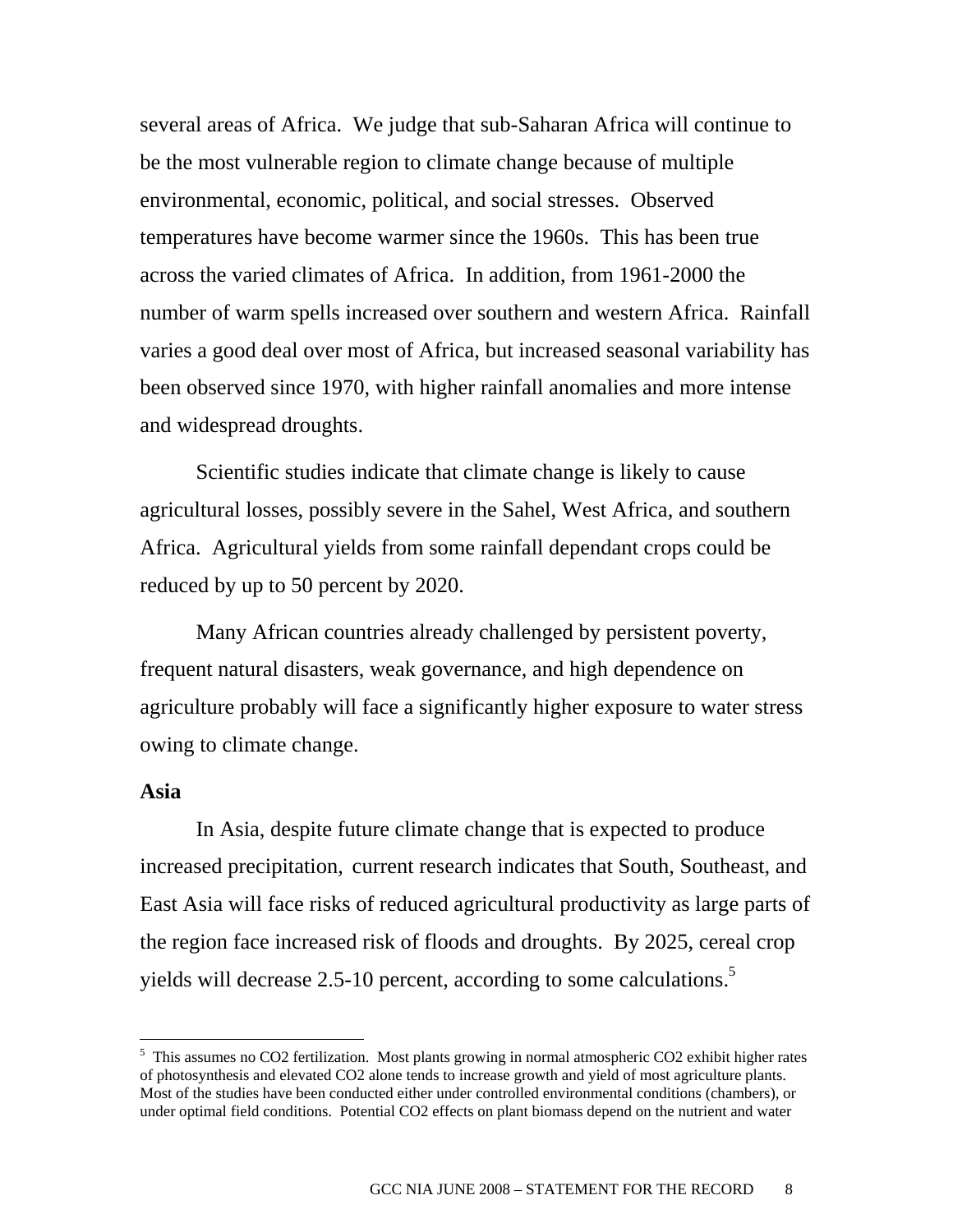Observed increases in surface air temperature in recent decades range from less than 1 to 3 degrees C per decade, with the most pronounced warming in north Asia. Annual average rainfall has decreased in Russia, northeast and north China, coastal belts and arid plains of Pakistan, parts of northeast India, Indonesia, Philippines, and some areas of Japan; it has increased in western and southeastern coastal China, Bangladesh, and the western coasts of the Philippines. In parts of Asia extreme weather events<sup>6</sup> are more frequent and severe and intense rains and floods come more often. Droughts have intensified and/or affected more areas in Central, South and Southeast Asia. Tropical storms are more frequent in the South China Sea, and the Bay of Bengal is experiencing fewer but more intense storms.

 Some projections indicate as many as 50 million additional people could be at risk of hunger by 2020, although climate change may moderate water stress in some regions of Asia. By the 2020s increases in precipitation and glacier run-off will relieve some of the water stress in Asia, but increasing consumption patterns and growing populations indicate that 120 million to 1.2 billion people will continue to experience some water stress.

#### **Australia and New Zealand**

 Australia and New Zealand will likely see increased temperature by 2030 and continued changes in precipitation patterns. Since 1950 there has been a 0.3 to 0.7 degrees C warming in the region, with more heat waves, fewer frosts, and an increase in the intensity of Australian droughts. Recent reports indicate more rain in northwestern Australia and southwestern New

levels. With CO2 fertilization, the Asian cereal crop yields will vary from +2.5 to –10 percent, with China and Mongolia showing the slight rise in one of three data runs.

<sup>&</sup>lt;sup>6</sup> The IPCC defines an extreme weather event as an event that is rare within its statistical reference distribution at a particular place. Definitions of "rare" vary, but an extreme weather event would normally be as rare as or rarer than the 10th or 90th percentile.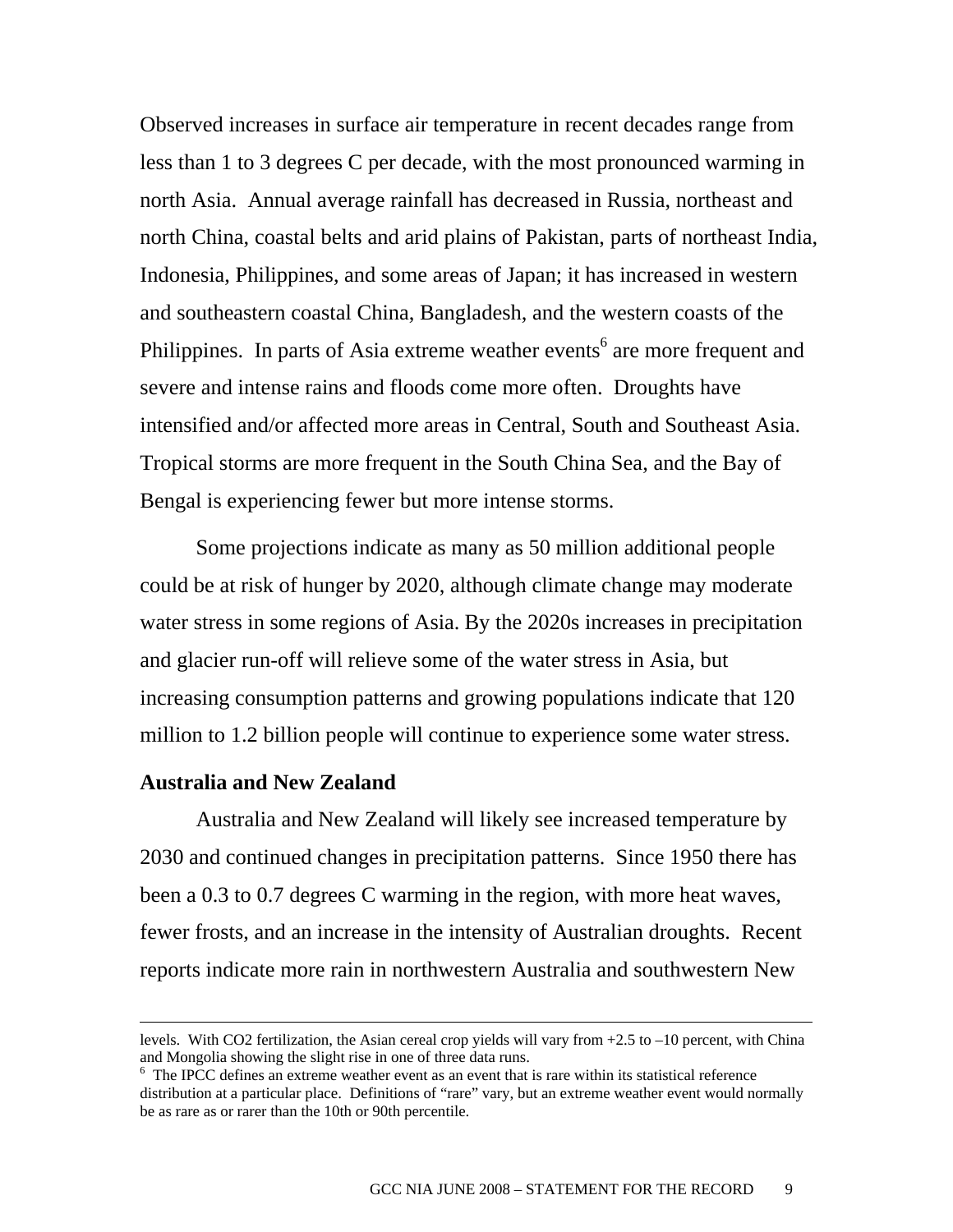Zealand, and less rain in southern and eastern Australia and northeastern New Zealand.

 According to scientific research, floods, landslides, droughts and storm surges are likely to become more frequent and intense, and snow and frost are likely to become less frequent. Infrastructure design criteria<sup>7</sup> for extreme events, here as elsewhere, are likely to be exceeded more frequently.

#### **Europe**

 $\overline{a}$ 

 In the coming years, Europe will likely become hotter—with more frequent and severe heat waves—and there will be greater differences in regional precipitation. Europe warmed 0.90 degrees C between 1901 and 2005. However, the rate of warming has accelerated since 1979. During this latter period, the rate was higher in central and northeastern Europe and in mountainous regions but lower in the Mediterranean regions. Precipitation change varies in different areas of Europe. Average winter precipitation is increasing in most of Atlantic and northern Europe, while yearly precipitation trends are decreasing in eastern Mediterranean regions. Most parts of the continent are receiving more precipitation per wet day, even in some areas that are becoming drier.

 By the 2020s, increases in winter floods are likely in maritime regions and more flash floods are likely throughout Europe.

#### **Latin America and the Caribbean**

 By 2020, temperature increases in Latin America will vary across the region, with the highest temperatures projected to occur over tropical South America. Temperature increases are likely to increase from 0.4 to 1.8

 $<sup>7</sup>$  Infrastructure design criteria include such things as maximum and minimum temperature, rates of</sup> precipitation, snow and ice accumulation, and wind intensity and direction.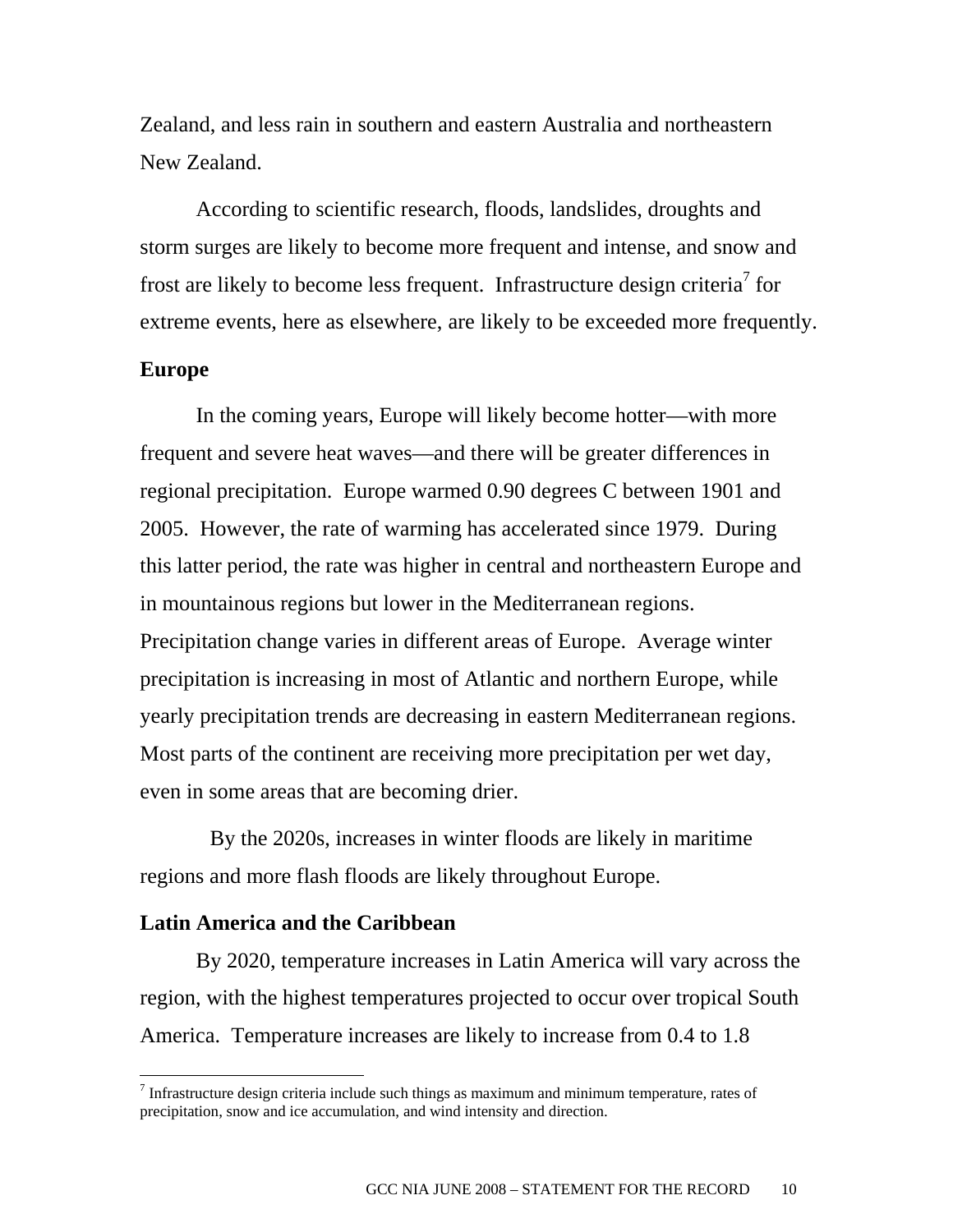degrees C over the 1980-1999 period. Highly unusual extreme weather events have occurred in some areas of South America including intense rainfall, flooding, drought, hailstorms, and the unprecedented Hurricane Catarina in the South Atlantic. In addition, the Caribbean Basin experienced a record hurricane season in 2005. Increases in rainfall in selected regions of South America have affected land use and crop yields, and increased flood frequency and intensity. Precipitation has decreased in other regions including western Central America.

 Latin America may experience increased precipitation by the 2020s; by some estimates tens of millions of people could be removed from water stress in considering only the effects of climate change. However, despite the greater water availability from climate change, an estimated 7-77 million people are likely to remain stressed due to growing populations and increasing water consumption.

### **Middle East 8**

 $\overline{a}$ 

 Prospects for the Middle East are harder to anticipate because of limited climate research. By 2020 the region is expected to see an increased temperature of slightly over one degree C. Precipitation is expected to decrease between 3 and 8 percent in winter and spring, and increase 5 to 18 percent in summer and fall. $9$  From 1951 to 2003, several stations in different climatological zones of Iran reported significant decreases in frost days due to a rise in surface temperatures.

 Surface water availability from major rivers like the Euphrates and Tigris may be affected by future alterations in river flows. River flows are

<sup>&</sup>lt;sup>8</sup> The Middle East is not an IPCC region, but is generally reflected in research and reporting as the West Asia sub-region.<br><sup>9</sup> Changes expres

Changes expressed are relative to 1980-1999 values.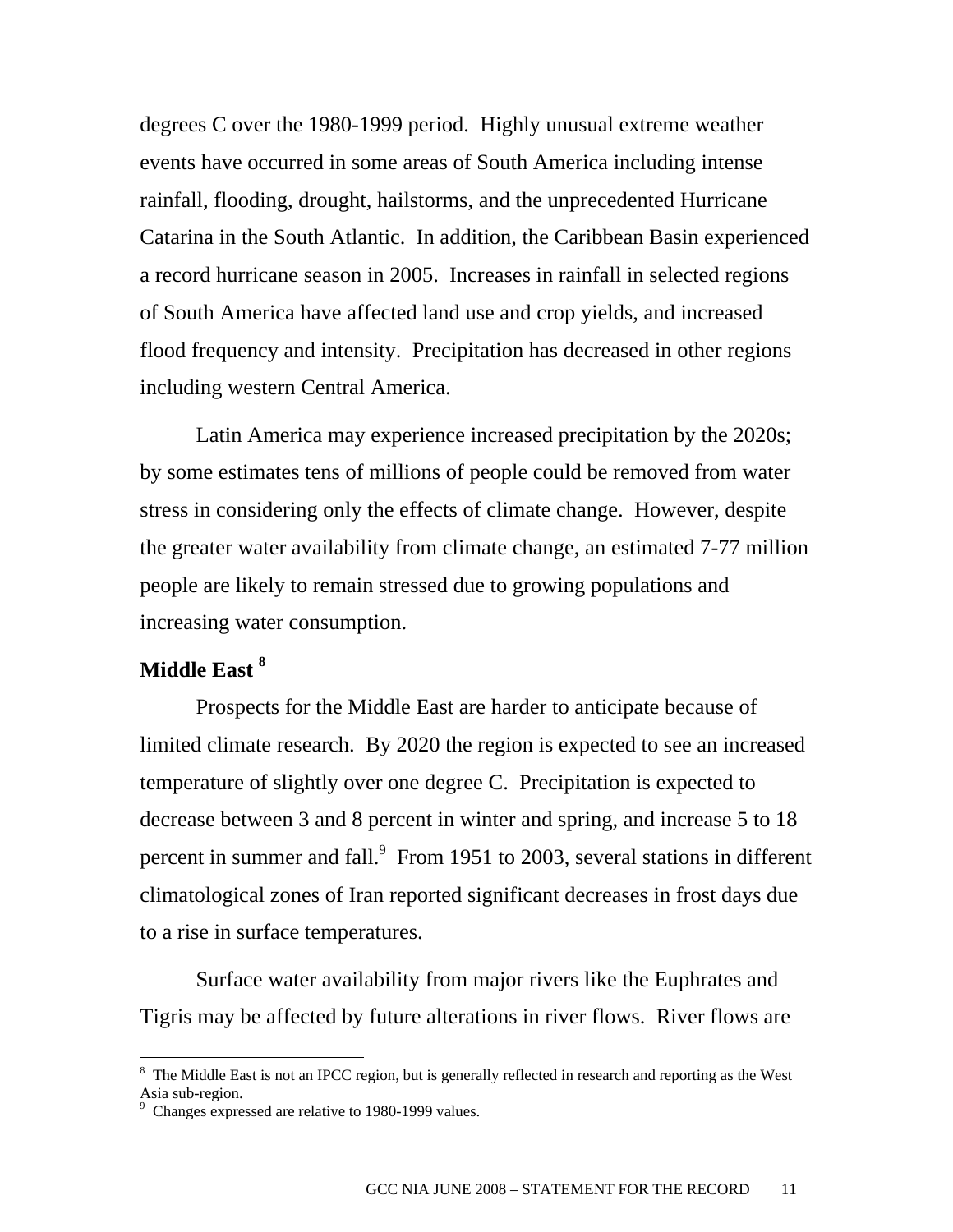likely to increase in winter and decrease in spring, which could negatively affect existing uses of river water.

#### **North America**

Most of North America in the mid-latitudes will likely be less affected by climate change in the next few decades than either the tropics or the polar regions. Net cereal crop yields likely will increase by  $5\text{-}20$  percent,  $\frac{10}{10}$  for example, and most studies suggest the United States as a whole will enjoy modest economic benefits over the next few decades largely due to the increased crop yields. Costs begin to mount thereafter, however, and some parts of the United States—particularly built-up coastal areas—will be at greater risk of extreme weather events and potentially high costs related to losses in complex infrastructure. From 1955 to 2005, annual mean air temperature increased to the greatest extent in Alaska and northwestern Canada, followed by the continental interior. The growing season has lengthened an average of two days per decade since 1950 in Canada and the contiguous United States.

 For most of North America, annual precipitation has increased, with the most marked increase in northern Canada. However, precipitation has decreased in the southwest United States, the Canadian prairies, and the eastern Arctic.

#### **Polar Regions**

 $\overline{a}$ 

Scientists state that the polar regions, which are already affected by climate change, will see further change by 2030 to include loss of land- and sea-based ice and greater exposure of bare ground. For several decades,

<sup>&</sup>lt;sup>10</sup> The increase assumes CO2 fertilization. Without CO2 fertilization, the range is  $-2.5$  to + 10 percent change in cereal yields, with the poorer yields in Mexico and to a lesser extent, the United States (two of three data runs).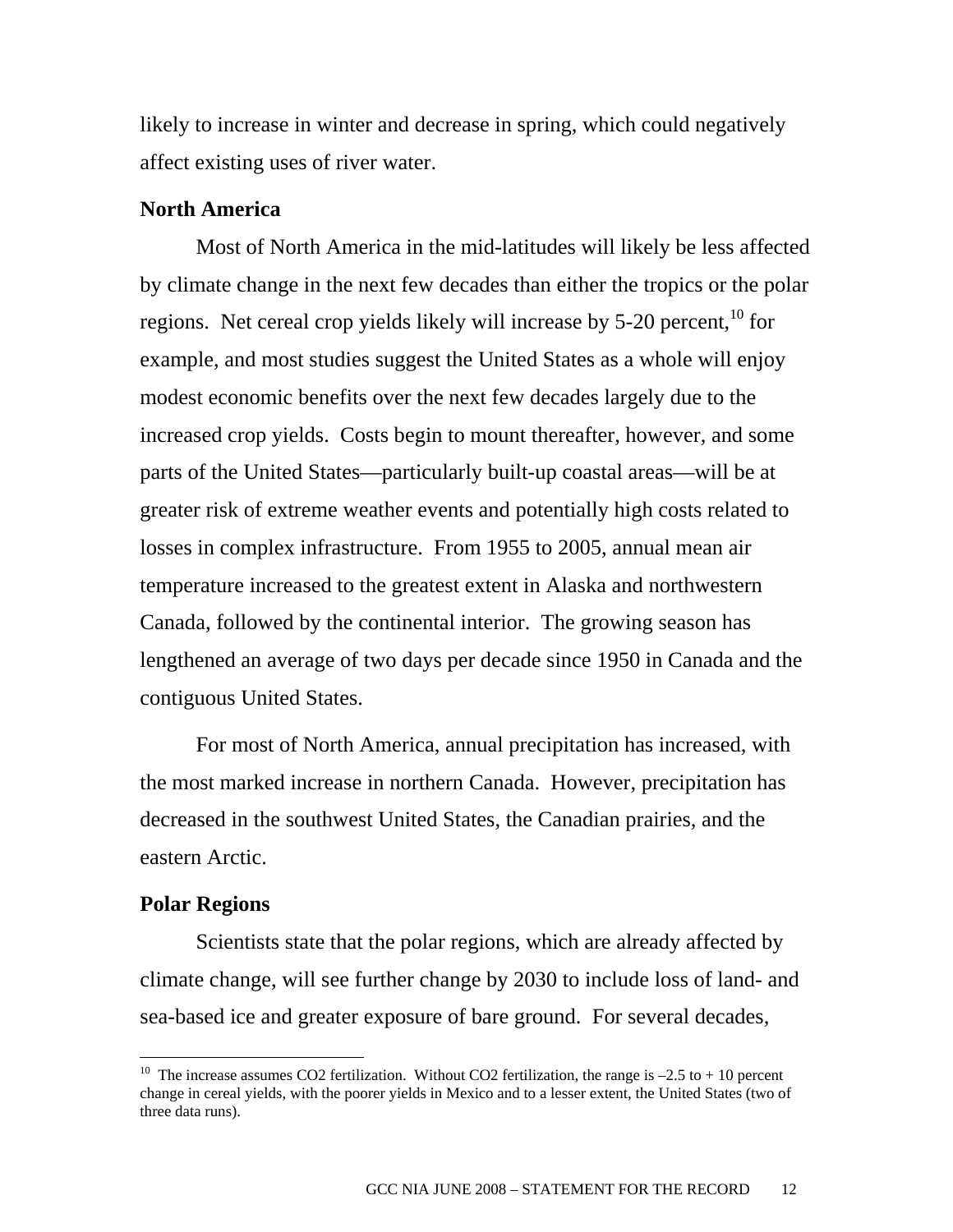surface temperatures in the Arctic have warmed about twice as fast as the global rate, with associated reductions of sea ice and glaciers. In addition, the duration of river and lake ice has decreased in northern latitudes, and (since 1980) permafrost has warmed in nearly all areas for which measurements are available. Evidence reported in the IPCC Fourth Assessment Report indicates that the Greenland ice sheet's interior is thickening at a decreasing rate while its edges are thinning. The Antarctic shows more variability; meteorological stations show strong and significant warming over the past 50 years, but other long-term records are mixed.

#### **Economic Impacts Projected to Rise Over Time**

 We assess that no country will be immune to the effects of climate change, but some will be able to cope more effectively than others. Most of the struggling and poor states that will suffer adverse impacts to their potential and economic security are in Sub-Saharan Africa, the Middle East, and Central and Southeast Asia. However, the spillover—from potentially increased migration and water-related disputes—could have a harmful global impact. The global impact on economic growth out to 2030 or so is likely to be minimal, but the effect in particular countries or regions could be substantial.

 Most estimates—including the UK commissioned Stern Review show limited aggregate damage to the world economy by the 2030s. One model, for example shows a decline of 0.3 percent annually of global GDP by 2030. A couple of economic models yield net benefits for OECD and other countries with small increases in global mean temperature—the most likely scenario in the next decade or two. However, the impact on global economic growth begins to mount over time and even conservative estimates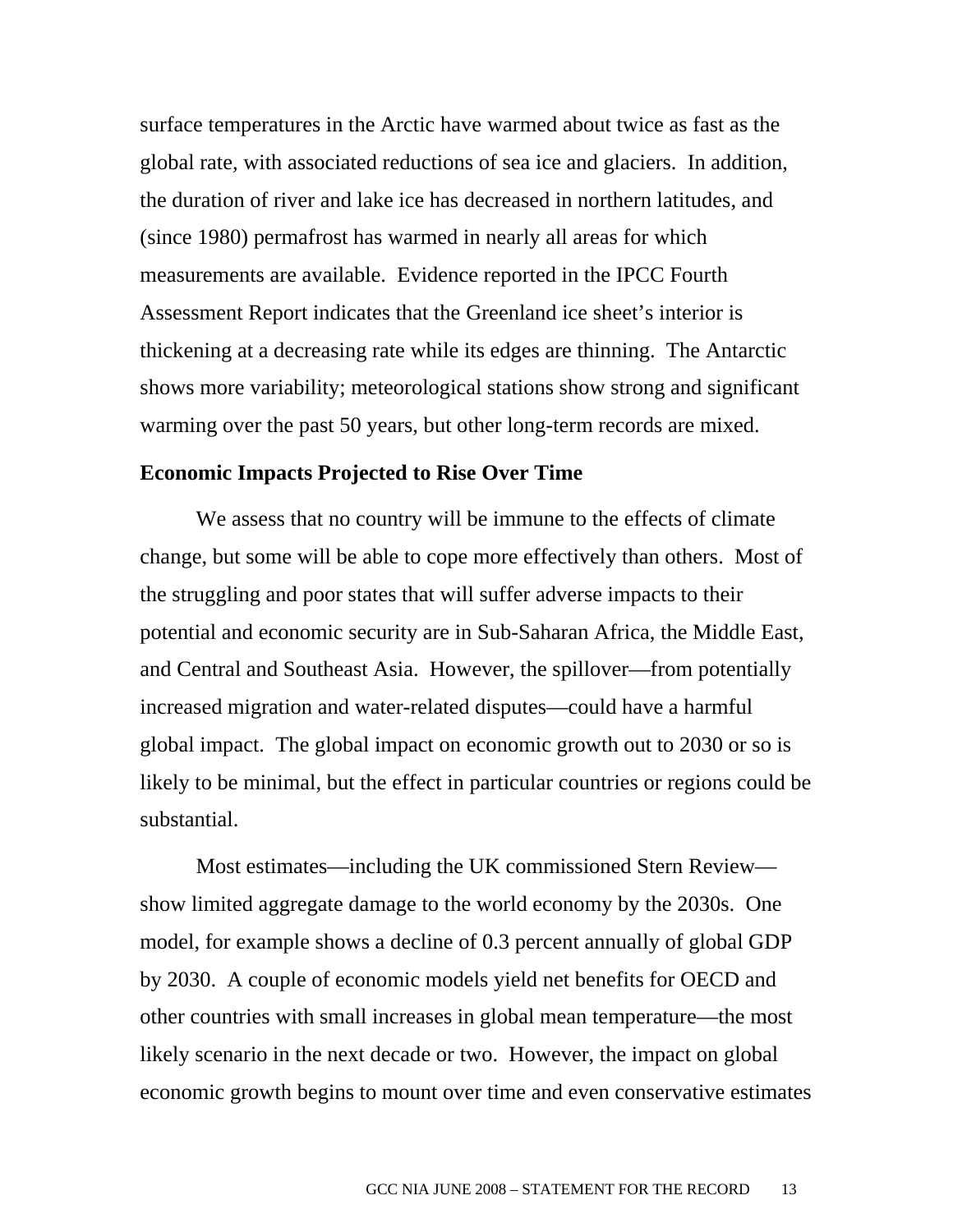put the costs at up to 3 percent of global GDP annually if the Earth's temperature were to rise 2-3 degrees C, which many scientists believe could begin to happen as early as mid-century.

#### **Agricultural Production Most at Risk**

 Global cereal yields likely will increase out to 2030, but regional differences in production are likely to grow stronger over time with declines proportionately concentrated in developing countries, particularly in Sub-Saharan Africa. Although the precise impact of climate change on agriculture production will differ by region and crop, damages broadly speaking will be greater in countries located closer to the equator and where temperatures are higher today. For many developing countries, reduced agriculture output can be devastating as agriculture represents a large share of their economy, a majority of their populations rely on subsistence farming, and their governments and people have less adaptive capacity.

#### **International Migration**

We judge that economic refugees will perceive additional reasons to flee their homes because of harsher climates. Besides movement within countries, especially to urban areas, many displaced persons will move into neighboring developing countries, sometimes as a staging ground for subsequent movement onward to more developed and richer countries with greater economic opportunities. Many likely receiving nations will have neither the resources nor interest to host these climate migrants. Receiving nations probably will have increased concern about migrants who may be exposed to or are carrying infectious diseases that may put host nation populations at higher risk.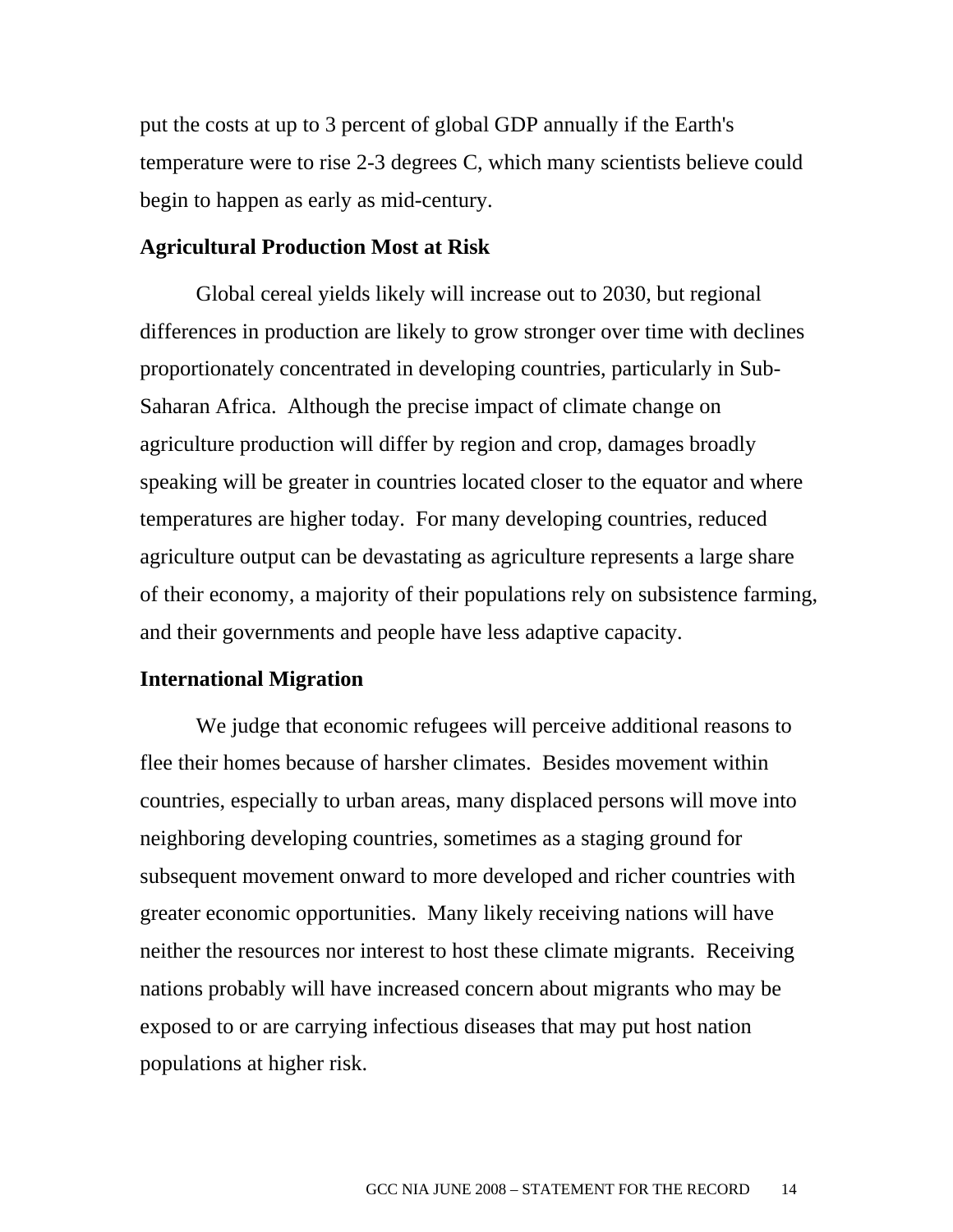#### **Winners and Losers from Climate Change**

 Most developed nations and countries with rapidly emerging economies are likely to fare better than those in the poorer, developing world, largely because of a greater coping capacity. Nevertheless, many regional states important to the United States will be negatively impacted. Rapidly developing states could experience economic setbacks and uneven growth leading to political change or disruption. And most US allies will experience negative impacts but also have the means to cope.

#### **Implications for the United States**

 **On the homefront**, responding to thawing in and around Alaska, water shortages in the Southwest, and storm surges on the East and Gulf Coasts will involve costly repairs, upgrades, and modifications. A warming climate also will encourage wildfires throughout the longer summers. The IPCC estimates annual costs from severe weather in damage to property and loss of economic productivity for the United States to be in the tens of billions of dollars. Nonetheless, most models predict that the United States on balance will benefit slightly from climate change over the next few decades, largely due to increased agricultural yields. Current infrastructure design criteria and construction codes may be inadequate for climate change and exacerbate vulnerability to increasing storm intensity and flooding. A number of active coastal military installations in the continental United States are at a significant and increasing risk of damage, as a function of flooding from worsened storm surges in the near-term. In addition, two dozen nuclear facilities and numerous refineries along US coastlines are at risk and may be severely impacted by storms.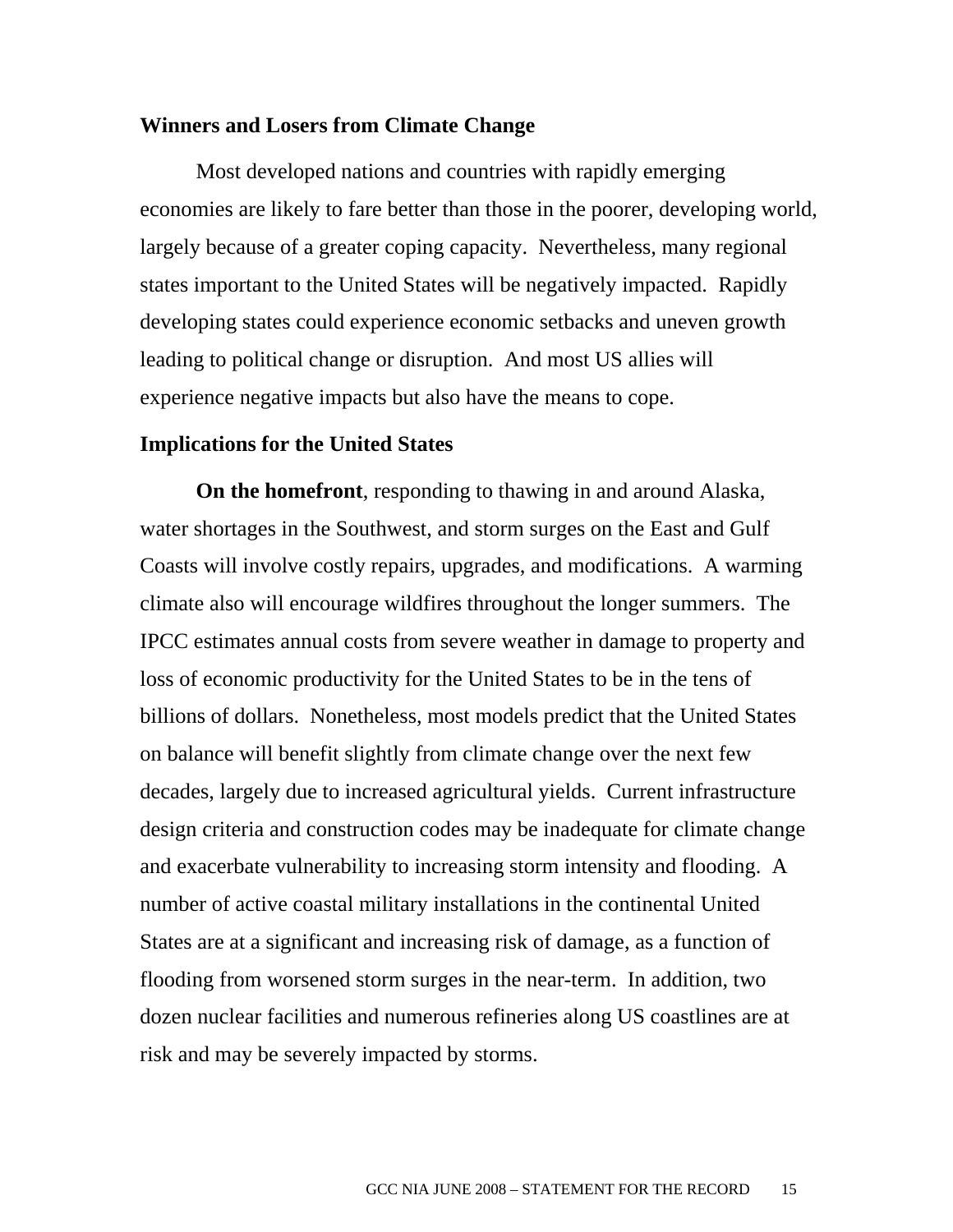The United States' new military area of responsibility—Africa Command—is likely to face extensive and novel operational requirements. Sub-Saharan African countries—if they are hard hit by climate impacts will be more susceptible to worsening disease exposure. Food insecurity, for reasons both of shortages and affordability, will be a growing concern in Africa as well as other parts of the world. Without food aid, the region will likely face higher levels of instability—particularly violent ethnic clashes over land ownership.

 Closer to home, the United States will need to anticipate and plan for growing immigration pressures. Although sea level rise is probably a slow and long-term development, extreme weather events and growing evidence of inundation will motivate many to move sooner rather than later. Almost one-fourth of the countries with the greatest percentage of population in lowelevation coastal zones are in the Caribbean, so assisting these populations will be an imminent task. Broad Western hemispheric cooperation will be necessary to mitigate the impact on harder-hit countries.

 As climate changes spur more humanitarian emergencies, the international community's capacity to respond will be increasingly strained. The United States, in particular will be called upon to respond. The demands of these potential humanitarian responses may significantly tax US military transportation and support force structures, resulting in a strained readiness posture and decreased strategic depth for combat operations.

 To insert a sense of urgency into the debate and pressure international institutions and countries to adopt adaptation and mitigation strategies, environmental and human rights NGOs may press to broaden the definition of "refugee" to include environment or climate migrants. Such a change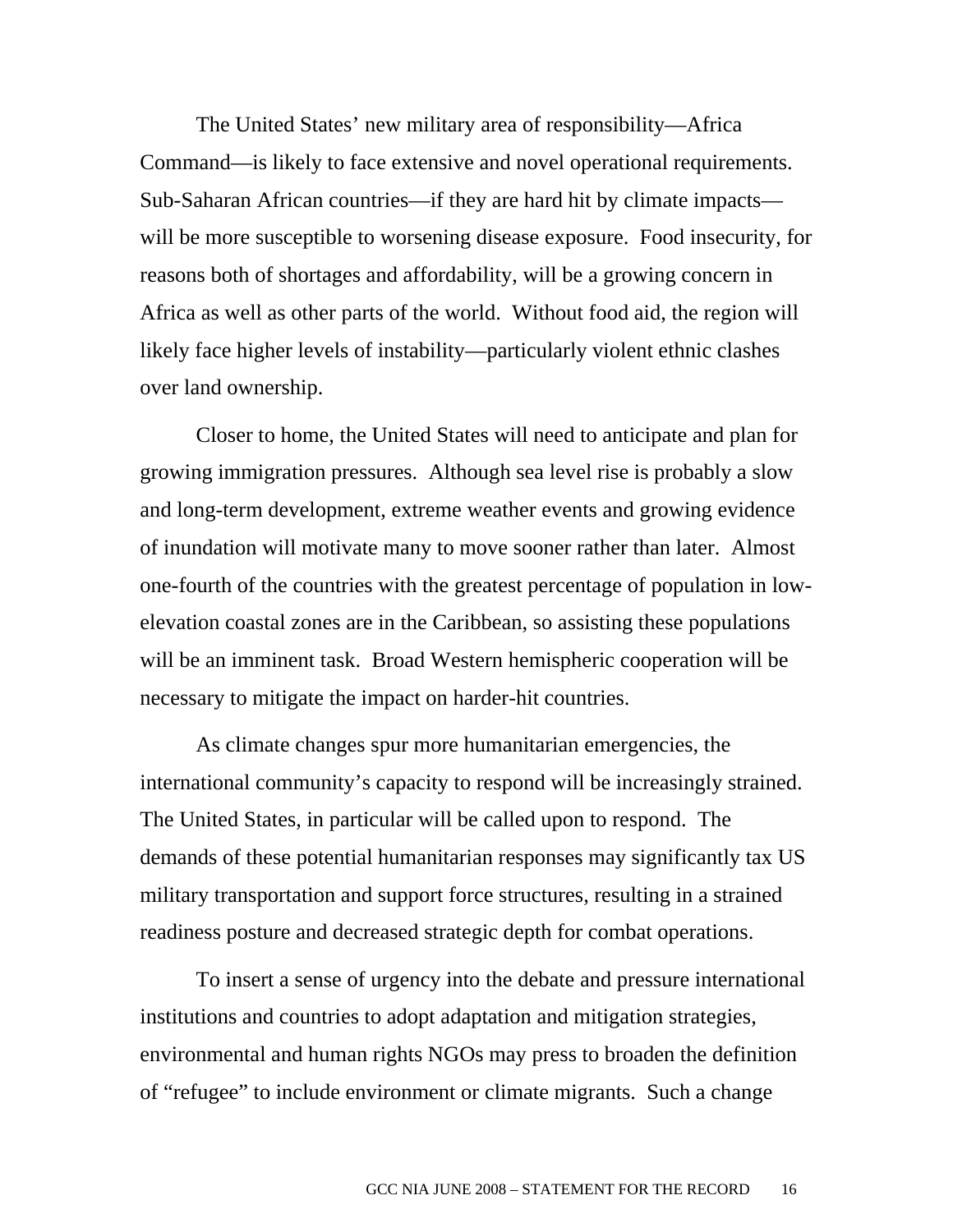would have implications for the United States, other donors, and organizations like UNHCR to provide assistance to displaced populations similar to recent efforts to provide aid to internally displaced peoples. Elsewhere, developing countries—particularly major greenhouse gas emitters—may demand that the WTO Agreement on Trade-related Aspects of Intellectual Property Rights (TRIPS) be amended to allow for the production and development of generic copies of green technologies, citing the precedent of HIV AIDS drugs. Indeed, last year the European Parliament asked for an examination of whether TRIPS presented a significant barrier to technology transfer.

 In multinational forums, we assess that the climate change issue will become more prominent on the agenda, and the US's leadership overall in the global arena will be judged by the extent to which it is perceived as forging a viable and effective global consensus for tackling climate change. Expectations are that US leadership will be pivotal in helping the international community set meaningful long-term goals for greenhouse gas emissions reductions and mitigating and adapting to climate change through technological progress and transfers, financial assistance, and support for climate migrants.

#### **Collection and Analysis Challenges**

 Let me now discuss collection and analytic challenges we faced in the development of this assessment. As I indicated in my opening remarks, we used a fundamentally different type of collection and analytic methodology and were fortunate to have assistance from talented expertise inside and outside of the Intelligence Community.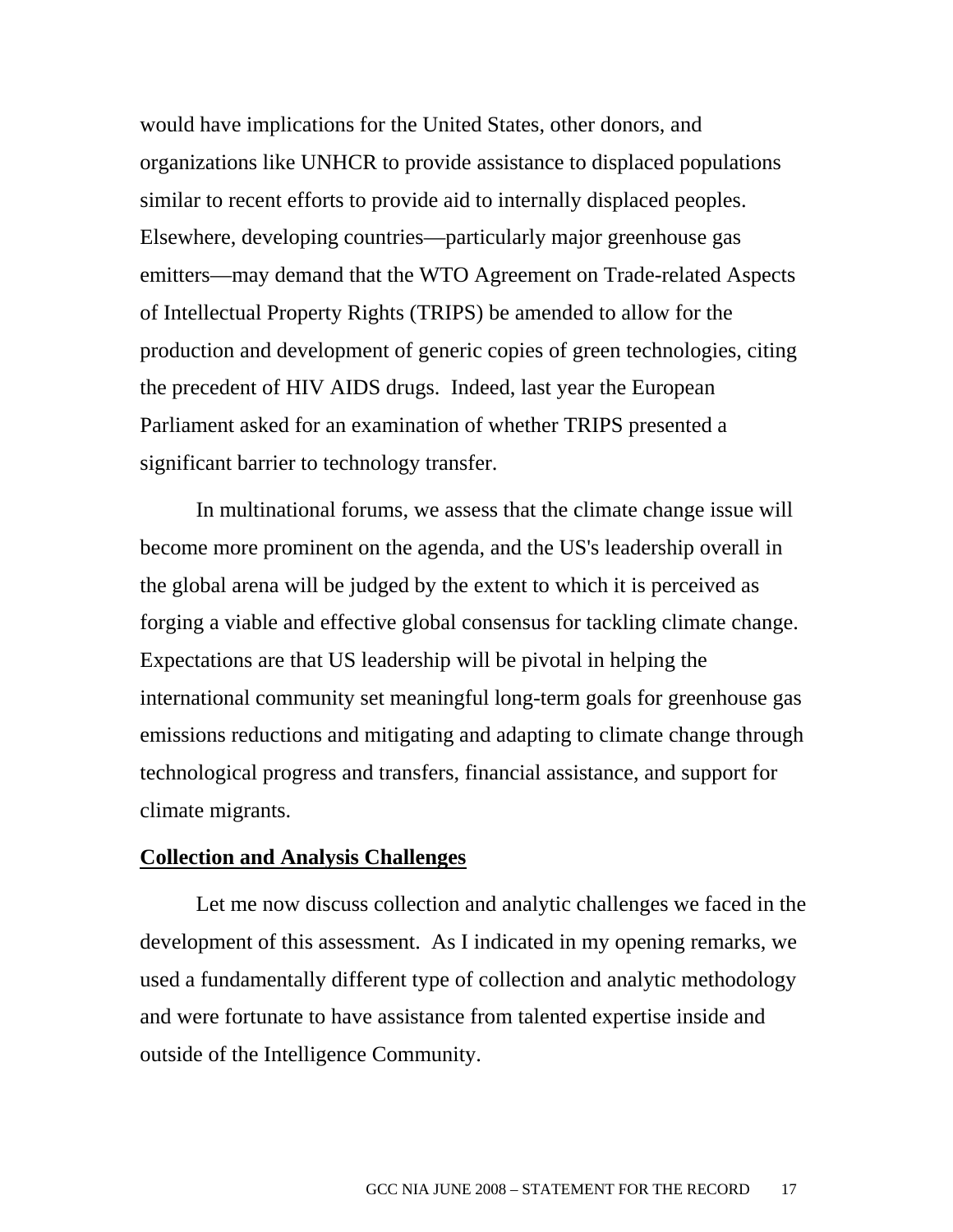To answer the question of national security impacts from Global Climate Change, we needed first and foremost to understand what the future climate might look like and what the physical and ecosystem impacts of change might be. For this, we were critically dependant upon open source science and, as I indicated, elected to use the IPCC reports and other peerreviewed scientific material. From an intelligence perspective, the present level of scientific understanding of future climate change lacks the resolution and specificity we would like for detailed analysis at the state level. Most of the IPCC material is based upon an understanding of how the climate may change at the global level. We require improved and better validated regional and local models (accounting for regional and local processes) of strategic climate change, particularly models that provide details on hydrological consequences and changes in the frequency and intensity of extreme events.

 Finally, there is a need for better information on physical, agricultural, economic, social, and political impacts from climate change at state and regional levels. This research does not necessarily require classified sources or methods and may be performed in an open and unclassified environment. From an IC perspective we do not seek to duplicate capability that exists in the open scientific community, but we will benefit from continued support for research to resolve the above issues.

 From an analytical perspective, the IC examines state stability as a critical part of determining potential threats to US interests. When evaluating state stability, water shortages, disease, and the environment are considered along with other factors. The IC also considers the effects that climate change negotiations and mitigation efforts will have on the US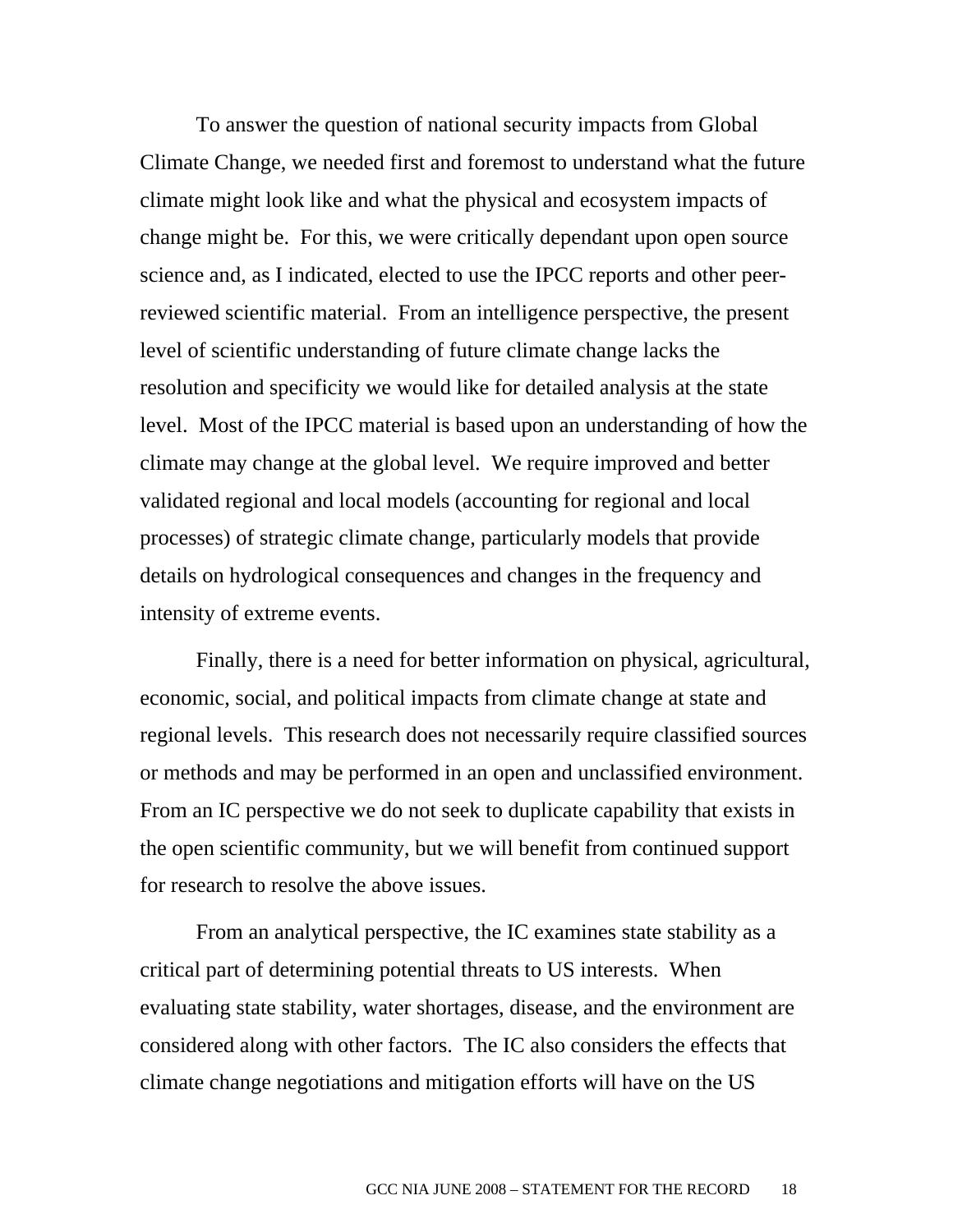economy, its trade goals, and its diplomatic relationships with the international community.

 Near term, additional analysis is required to determine the world-wide potential vulnerability to storm tracks and severe weather. This analysis should consider changes in anticipated storm tracks and severe weather patterns, populations and infrastructure at risk, and local physical factors. In addition, detailed agriculture vulnerability should be studied; this would include anticipated changes in temperature, precipitation levels and patterns. Much, if not all, of this analysis can be performed with open source data, and much of the basic analytical work can be performed outside of the Intelligence Community by academia or non-IC components of the US Government.

 Our analysis could be greatly improved if we had a much better understanding and explanation of past and current human behavior. Continued research to model social human dynamics at the individual and society level would support this improved understanding. This would necessitate the ability to integrate social, economic (infrastructure, agriculture, and manufacturing), military, and political models. Continued research in these efforts—while a significant challenge—could have high analytical payoff. In the interim, assessing the future of a society's evolution will by necessity be a scenario-driven exercise and an imprecise science. The continued use of outside experts is critical to our success.

#### **Future Research Plans**

I would like to conclude with a summary of our tentative plans for future work. The National Intelligence Council plans on three follow-on